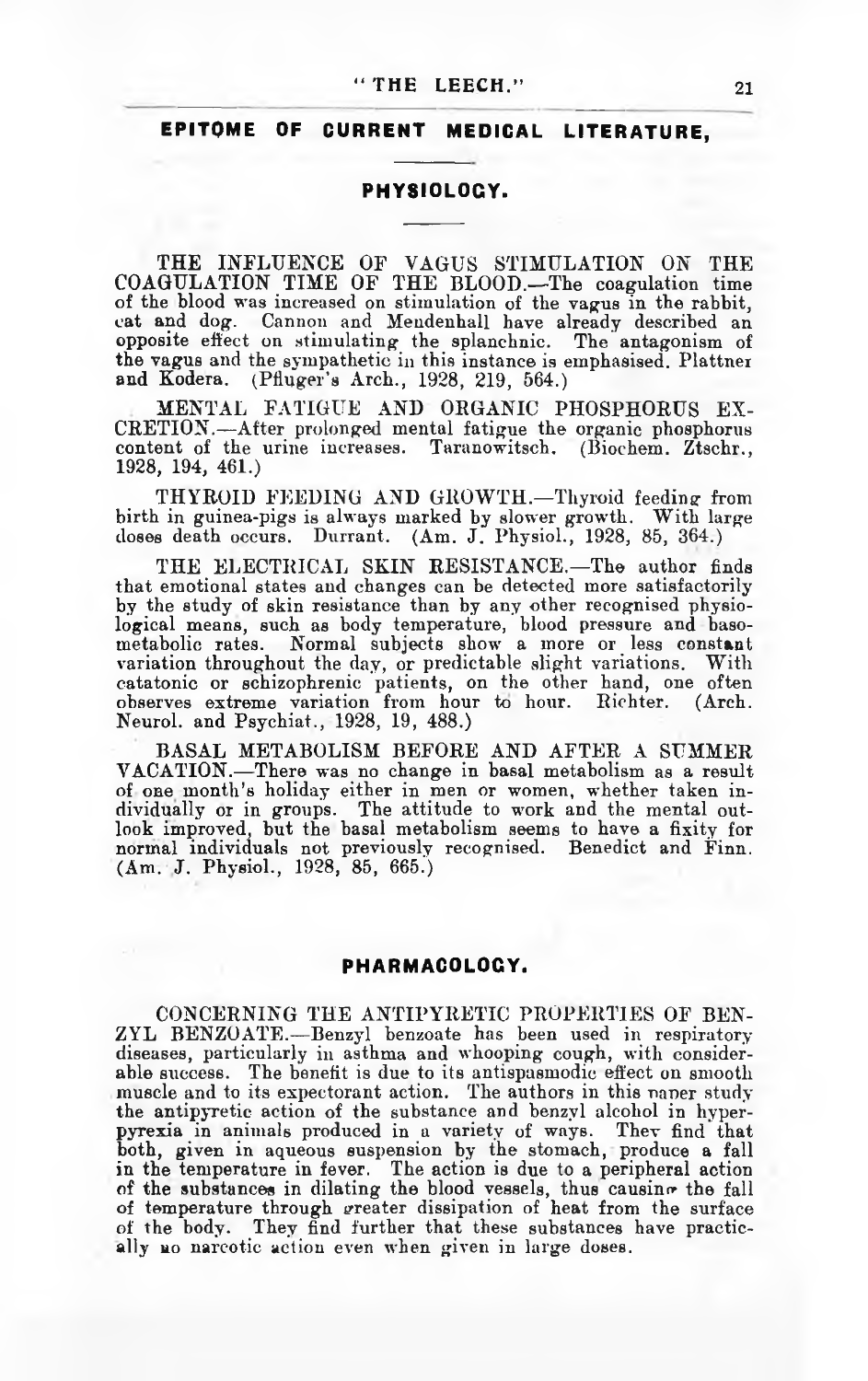David I. Macht and Harriet P. Leach of the Pharmacological Research Laboratory, Hynson, Westcott and Dunning, Baltimore; J. Pharm. and Exp. Ther., 1929, XXXV, 281.

CHANGES IN THE TONICITY OF SMOOTH MUSCLE PRODUCED BY TOXINS OF ASCARIS LUMBR1C0IDES.—The authors have studied the effects of extracts made from whole ascaris lumbricoides, their body fluid, uteri, ovaries, intestines and cuticles. These all produce an increase in the tonus and an increase in the rate of contraction of intestinal muscle. The extracts of cuticle and of whole worm were the most potent. Given to intact animals, the extracts produce colicy symptoms, diarrhoea, vomiting and frequent defaecation. The extracts are also haemolytic, and stimulate the isolated uterus of the cat and rabbit.

Chester A. Herrick and Fred. E. Emery of the Departments of. Zoologv and Physiology, University of Wisconsin; J. Pharm. and Exp. Ther., 1929, XXXV, 129.

THE ACTION OF ADRENALIN ON THE RESPIRATORY CENTER, WITH REMARKS UPON THE TREATMENT OF SEVERE RESPIRATORY DEPRESSION.—The author presents evidence that adrenalin apnea is not due to direct depression or to acute anemia of the respiratory center. Reflex inhibition appears to be a factor, but the real cause of it is the increased blood-supply to the center.

When the center is depressed, as by morphine, then adrenalin stimulates it, which is thought to be due to the improved'blood-supply.

The author suggests that the respiratory center is never in real danger as long as it receives a sufficient supply of oxygen, and that the conventional respiratory stimulants such as caffein or camphor are never urgently indicated. He thinks that serious depression or failure of respiration should be treated by measures which aim at improving the oxygen supply to the brain, among the best of which he places adrenalin and ephedrine.

Carl F. Schmidt of the Laboratory of Pharmacology, University of Pennsylvania; J. Pharm. and Exp. Ther., 1929, XXXY, 297.

THE ACTION OF CHLORINE ON MEN POISONED BY TOXIC SMOKES.—The gases experimented with are the so-called " sensory irritant gases", "sternutators" or "sneeze gases", which are not gases, but crystalline solids, the fumes of which act as irritants. The substances used both in the recent war and in these experiments were diphenylchlorarsine  $(C6H5)2$  AsCl, diphenylcyanarsine  $(C6H5)2$ AsCn and diphenylaminechlorarsine (C6H4)2 AsCl NH, commonly referred to as D.A., cyan D.A. and D.M. respectively. The symptoms produced are first pain and irritation locally in the respiratory tract, accessory sinuses and the stomach, followed b- general symptoms such as giddiness, lethargy and even unconsciousness. Disturbances and locomotion occur frequently, but varying in degree, and the patient shows an intense mental depression.